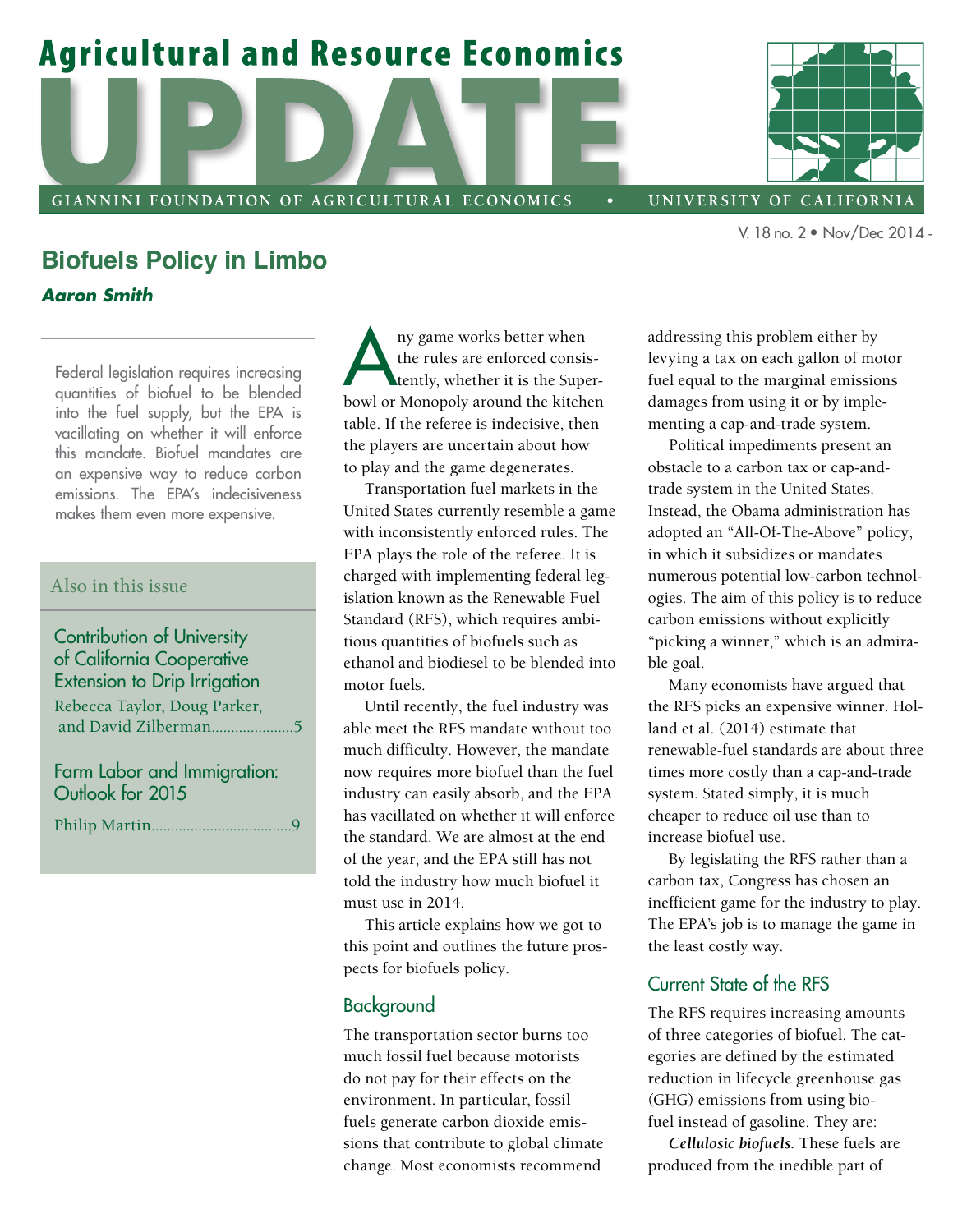

plants, e.g., corn stover, switchgrass. They are required to generate more than 60% GHG reduction.

*Advanced biofuels.* These fuels include biodiesel (produced mostly from vegetable oils and animal fats) and ethanol produced from sugarcane. They are required to generate more than a 50% GHG reduction.

*Conventional biofuels.* Corn ethanol is essentially the only fuel in this category. They are required to generate more than a 20% GHG reduction.

The EPA estimated that, by 2022, the average corn-ethanol gallon would generate a 21% GHG reduction and the average Brazilian sugarcane-ethanol gallon a 61% reduction relative to gasoline. Numerous researchers have challenged these numbers, including some who estimate that corn ethanol has GHG emissions at least as high as gasoline. EPA estimated that the average biodiesel gallon made from soybean oil would generate a 57% reduction relative to diesel. It also estimated that cellulosic ethanol fuels made from switchgrass or corn stover could generate more than a 100% reduction in GHG emissions relative to gasoline.

The mandate is nested, which means that advanced or cellulosic biofuels can be used to satisfy the conventional component of the mandate, and cellulosic biofuel can be used to satisfy the

advanced component. Fuel producers are required to blend biofuels with gasoline and diesel at a rate sufficient to get the mandated amount of biofuel into the fuel supply. By 2022, the RFS specifies that about one-quarter of motor fuel should be biofuel.

The RFS faces two significant obstacles in 2014: (i) the blend wall, and (ii) the lack of cellulosic biofuel production.

The blend wall refers to a technical barrier on the amount of ethanol that can be blended into gasoline. The blend cannot exceed 10% ethanol without violating air quality standards and potentially damaging engines. However, the RFS now requires more biofuel than can be consumed by blending ethanol into gasoline up to 10%.

Figure 1 illustrates the blend wall by showing that ethanol use increased rapidly until 2010 when it reached 10% of gasoline consumption. Since that time, ethanol use has remained stagnant in the United States.

Breaching the blend wall will require either expanded consumption of biodiesel, which does not face any relevant blend restrictions, or increasing sales of a high-ethanol blend of gasoline known as E85, which contains up to 85% ethanol and can be used in flex-fuel cars. Although about 6% of registered vehicles in the U.S. have flex-fuel capability,

very few gas stations sell E85. Since the mandate exceeded the blend wall in 2013, the market has chosen to comply with the RFS by increasing biodiesel production rather than expanding E85.

Figure 1 also shows the three components of the RFS. It shows the large increase in mandated volumes for cellulosic biofuels in the coming years. The RFS restricts the advanced component of the mandate by specifying a minimum contribution of biomass-based diesel. For the advanced component in Figure 1, I subtracted the required biodiesel quantity so as to show the ethanol quantities that would satisfy the mandate.

Cellulosic biofuel is the only category that entails substantial reductions in GHG emissions, so the level of cellulosic production will determine whether the RFS is ultimately considered to be a successful policy. Although cellulosic biofuel production is technically possible, it is currently very expensive. The statute allows the EPA to waive the cellulosic component of the mandate if there is inadequate domestic supply, and it has exercised this option each year so far. If cellulosic technology remains expensive, then it may be waived each year until 2022. In that case, the cellulosic mandate will not be costly to fuel markets, but nor will we see noticeable GHG benefits from the RFS.

In November 2013, the EPA announced that it also intended to waive the above-blend-wall quantities of the conventional and advanced mandates for 2014. It justified this rule on the grounds that the inadequate domestic supply provision extends to the distribution of fuels. In particular, there currently exists about 15 billion gallons (bgal) of production capacity for corn ethanol, whereas the blend wall binds at about 13.4 bgal. The EPA argued that it could not set the mandate at a level that requires more than 13.4 bgal of ethanol because the surplus would need to be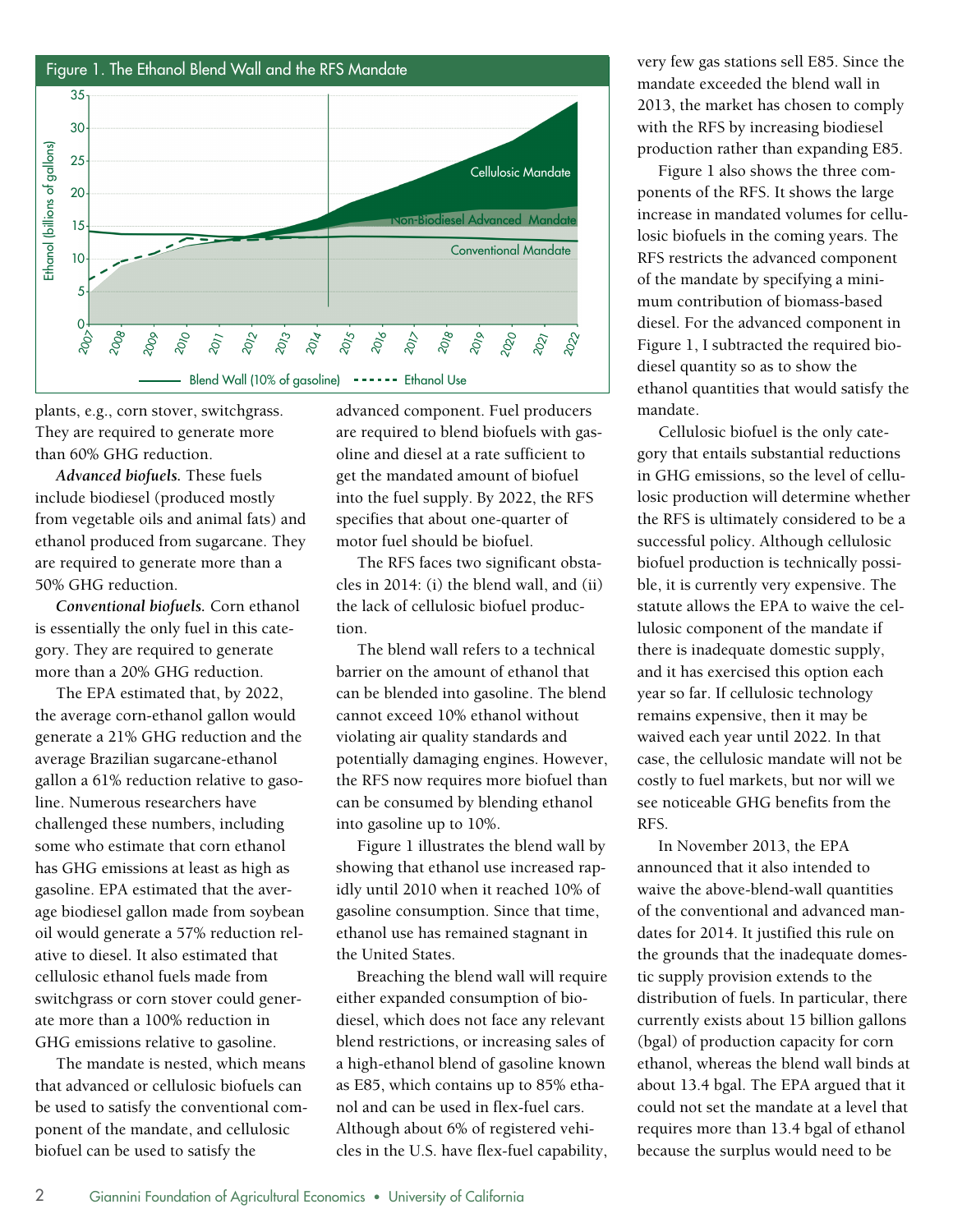sold as E85, and there aren't enough flex-fuel cars on the road with access to filling stations that sell E85. This announcement garnered a strong reaction from the biofuel industry and seemed unlikely to survive a court challenge.

Since that preliminary announcement, the EPA has been unable to come to a final rule for 2014. This leaves the industry in flux, not knowing what it is expected to produce this year or what technologies it should be investing in for future years.

## Navigating the Blend Wall

I characterize three options for the EPA:

- 1. Extensive waivers. Set the cellulosic mandate at expected production (essentially zero), the advanced mandate at 2013 biodiesel production (1.5 bgal), and the conventional mandate at the ethanol blend wall. This is essentially the 2014 proposed rule.
- 2. Cellulosic, advanced and total waiver. Set the cellulosic mandate at expected production and leave the advanced and conventional mandates as in the statute.
- 3. Cellulosic waiver only. Set the cellulosic mandate at expected production and increase the advanced mandate to compensate for the lost cellulosic quantity. This is the rule the EPA used in 2013 and before.

Option 1 seems untenable under the law. Options 2 and 3 can both be justified using the provision that there is inadequate domestic supply of cellulosic biofuel. The statute gives the EPA Administrator the right to use either of these options. So, which one should it choose?

The open questions are, in the absence of additional policy measures, (i) how much would additional biodiesel demand drive up fuel prices, and (ii) at what price does E85 become costeffective?

| Table 1: EPA Options for Setting Mandate and Compliance Options for the Industry |      |            |                 |      |                          |                          |              |            |          |
|----------------------------------------------------------------------------------|------|------------|-----------------|------|--------------------------|--------------------------|--------------|------------|----------|
|                                                                                  |      | <b>RVO</b> |                 |      |                          | Compliance Possibilities |              |            |          |
|                                                                                  |      |            |                 |      |                          | Plan 1                   |              | Plan 2     |          |
|                                                                                  | Year | Total      | Corn<br>Ethanol | Adv. | Cell.<br>Biofuel Biofuel | BBD <sup>1</sup>         | E85          | <b>BBD</b> | $E85^2$  |
| <b>RFS</b>                                                                       | 2014 | 18.15      | 14.4            | 3.75 | 1.75                     |                          |              |            |          |
|                                                                                  | 2015 | 20.50      | 15.0            | 5.50 | 3.00                     |                          |              |            |          |
|                                                                                  | 2016 | 22.25      | 15.0            | 7.25 | 4.25                     |                          |              |            |          |
|                                                                                  |      |            |                 |      |                          |                          |              |            |          |
| EPA Option 1                                                                     | 2014 | 15.54      | 13.3            | 2.25 | $\mathbf{0}$             | 1.5                      | $\mathbf{0}$ | 1.5        | $\Omega$ |
|                                                                                  | 2015 | 15.70      | 13.4            | 2.25 | $\Omega$                 | 1.5                      | $\Omega$     | 1.5        | $\Omega$ |
|                                                                                  | 2016 | 15.63      | 13.4            | 2.25 | $\Omega$                 | 1.5                      | $\mathbf{0}$ | 1.5        | $\Omega$ |
|                                                                                  |      |            |                 |      |                          |                          |              |            |          |
| EPA Option 2                                                                     | 2014 | 16.40      | 14.4            | 2.00 | $\mathbf{0}$             | 2.1                      | $\mathbf{0}$ | 1.5        | 1.3      |
|                                                                                  | 2015 | 17.50      | 15.0            | 2.50 | $\mathbf{0}$             | 2.7                      | $\mathbf{0}$ | 1.5        | 2.7      |
|                                                                                  | 2016 | 18.00      | 15.0            | 3.00 | $\mathbf{0}$             | 3.1                      | $\mathbf{0}$ | 1.5        | 3.6      |
|                                                                                  |      |            |                 |      |                          |                          |              |            |          |
| EPA Option 3                                                                     | 2014 | 18.15      | 14.4            | 3.75 | $\Omega$                 | 2.5                      | $\mathbf{0}$ | 1.5        | 3.9      |
|                                                                                  | 2015 | 20.50      | 15.0            | 5.50 | $\mathbf{0}$             | 3.7                      | $\mathbf{0}$ | 1.5        | 7.2      |
|                                                                                  | 2016 | 22.25      | 15.0            | 7.25 | $\mathbf{0}$             | 4.8                      | $\mathbf{0}$ | 1.5        | 10.0     |

*All quantities in billions of gallons. BBD = biomass based diesel. Amount of E10 equivalent gallons sold equals 132.94, 134.46, and 133.75 bgal in 2014, 2015, and 2016 respectively. The "corn ethanol" column would perhaps be better labeled "conventional biofuel" as this component could be met by any biofuel.* 

*1. Billions of wet biodiesel gallons, i.e., (total – corn ethanol)/1.5. For compliance, a gallon of biodiesel counts for 1.5 gal of ethanol because of differences in energy content.* 

*2. Billions of E85 gallons sold, assuming E85 is 74% ethanol and achieves 75% the fuel efficiency of E10.* 

In Table 1, I outline the compliance possibilities for 2014–16. I set the cellulosic mandate to zero for simplicity. If significant cellulosic production comes online by 2016, then the amounts of biodiesel and/or E85 required to achieve compliance under Option 3 will decrease accordingly. The table also ignores the California low-carbon fuel standard and other state policies. One effect of the California low-carbon fuel standard will be to substitute corn ethanol for sugarcane ethanol. However, this substitution does not affect this analysis as long as the ethanol blend wall binds.

I consider two compliance possibilities that represent possible extremes. In Plan 1, all above-ethanol-blend-wall biofuel comes from biodiesel. For convenience, I set E85 to zero in this scenario. Actual E85 sales are likely around 0.3 bgal this year, but this amount is measurement error around

the blend wall, i.e., with this amount of E85, total ethanol use is about 10% of total motor gasoline sales. In Plan 2, biomass-based diesel production is set to the 2013 level of biodiesel production (1.5bgal), and the remainder of the mandate is met with E85.

Consider Option 2. So far, biodiesel production and imports in 2014 have been similar to 2013, so it is reasonable to expect about 1.9 bgal of biodiesel this year. This is close to the required 2014 amount under Option 2. By 2016, Option 2 requires 3.1 bgal of biodiesel production if E85 remains close to zero. To meet the mandate with E85 would require 3.6 bgal of additional E85. The E85 number is higher because (a) each gallon of E85 has about half the energy content of a gallon of biodiesel, so it contributes only half as much towards RFS compliance, and (b) E85 is less fuel-efficient than standard 10% ethanol-blend gasoline (E10), so more